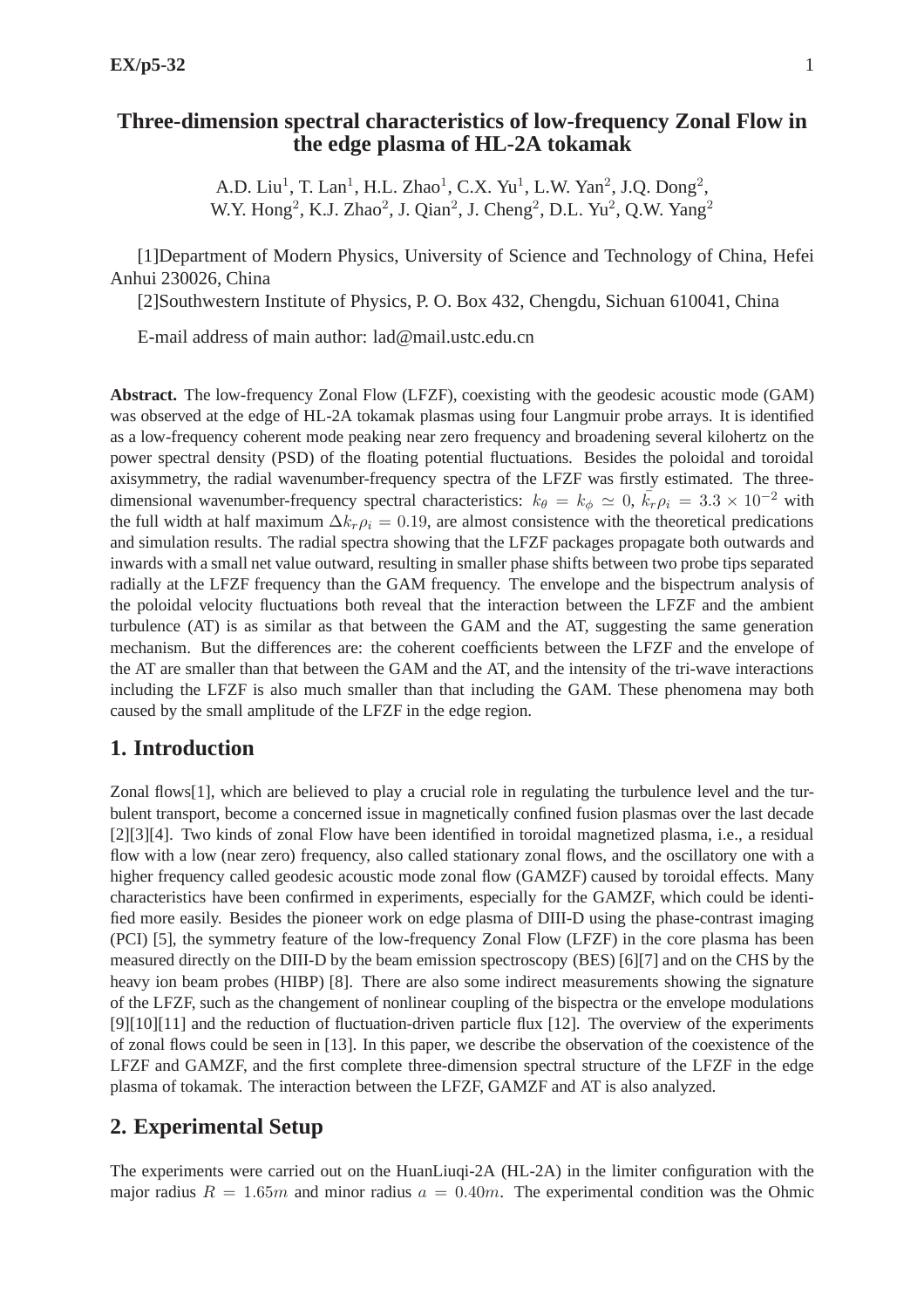heated deuterium plasma with following typical parameters: plasma current  $I_p = 160 \sim 180kA$ , toroidal magnetic field  $B_{\phi} = 1.4T$ , line-averaged density  $\bar{n}_e = (1 \sim 3) \times 10^{19} m^{-3}$ , and safety factor at the limiter position  $q_a = 3.5 \sim 4.0$ . In this discharge condition, MHD activities are very weak,

which can not interfere the detection of the LFZF and GAM. Measurements in the edge plasma  $(r/a \geq 0.9)$  were performed using two radially moveable Langmuir probe systems, as shown in Fig.1. The first probe system consists of three arrays, one (marked as B) of which is located in the outer midplane and the others (marked as A and C) are located symmetrically about the outer midplane in the same poloidal cross-section of the torus and poloidally separated by  $d_{\theta} = 5.0cm$ . The second probe system is composed of one probe array (marked as D) which is located 130cm toroidally (along  $\overrightarrow{B}_{\phi}$ ) with respect to the first system in the outer midplane. Except for the probes in the array B which was used as a triple probe for measuring electron temperature as well as density and floating potential, all other probes were used to measure the floating potential. There are three steps in the array D for measuring the radial electric field, and the velocity of the poloidal  $E \times B$  flows calculated as  $\tilde{v}_{\theta} = -\tilde{E}_r/B_{\phi}$ . All the signals



Fig. 1: The arrangement of experiments and the structures of four probe arrays. The probe tips marked as 1 and 2 are used to estimate radial structures of the LFZF and GAM.

were sampled by 12-bit digitizers at a sampling rate of 1MHz, which gave the Nyquist frequency of  $f_N = 500kHz.$ 

# **3. Experimental results**

### **3.1 Three-dimension spectral structures**

The power spectral density (PSD) of potential fluctuations  $(\tilde{\phi}_f)$  with different frequency resolutions, along with their correlation coefficients and mode number spectra are shown in Figure 2. The PSD was estimated as an ensemble average for a stationary interval of  $\sim$  500ms, and before fast fourier transform the linear trend of every realization has been removed to eliminate the contamination induced by the effects of slow movement of bulk plasma or changes in plasma parameters. In addition to the AT feature in the high frequency range of  $> 20kHz$ , the spectra exhibit two distinct spectral features: a coherent mode peaked at the frequency  $\sim$  8.5kHz with a full width at half-maximum of  $\sim$  3.5kHz and a low frequency broadband (from zero extending up to  $3kHz$ ) feature with the tendency of peaking near zero frequency as increasing the frequency resolution from  $1kHz$  to  $0.125kHz$ . We can see that both features have high coherencies and phase shifts of zero from Fig.2(b) and (c). The poloidal and toroidal mode numbers with statistic errors are listed in Table I for the low frequency broadband feature (from  $0.5kHz$ 

Table I. Poloidal and toroidal mode numbers of  $f = 0.5kHz \approx 3kHz$  and  $f = 8.5kHz$ .

| 0.5kHz                                                                                                            | 1kHz                                            | 1.5kHz | 2kHz | 2.5kHz        | 3kHz           | 8.5kHz          |
|-------------------------------------------------------------------------------------------------------------------|-------------------------------------------------|--------|------|---------------|----------------|-----------------|
| m $0.43 \pm 0.25$ $0.39 \pm 0.29$ $0.31 \pm 0.31$ $0.36 \pm 0.33$ $0.36 \pm 0.34$ $0.08 \pm 0.39$ $0.04 \pm 0.24$ |                                                 |        |      |               |                |                 |
| $n = 0.04 \pm 0.06$                                                                                               | $0.02 \pm 0.07$ $0.01 \pm 0.08$ $0.07 \pm 0.09$ |        |      | $0.1 \pm 0.1$ | $0.05 \pm 0.1$ | $0.14 \pm 0.04$ |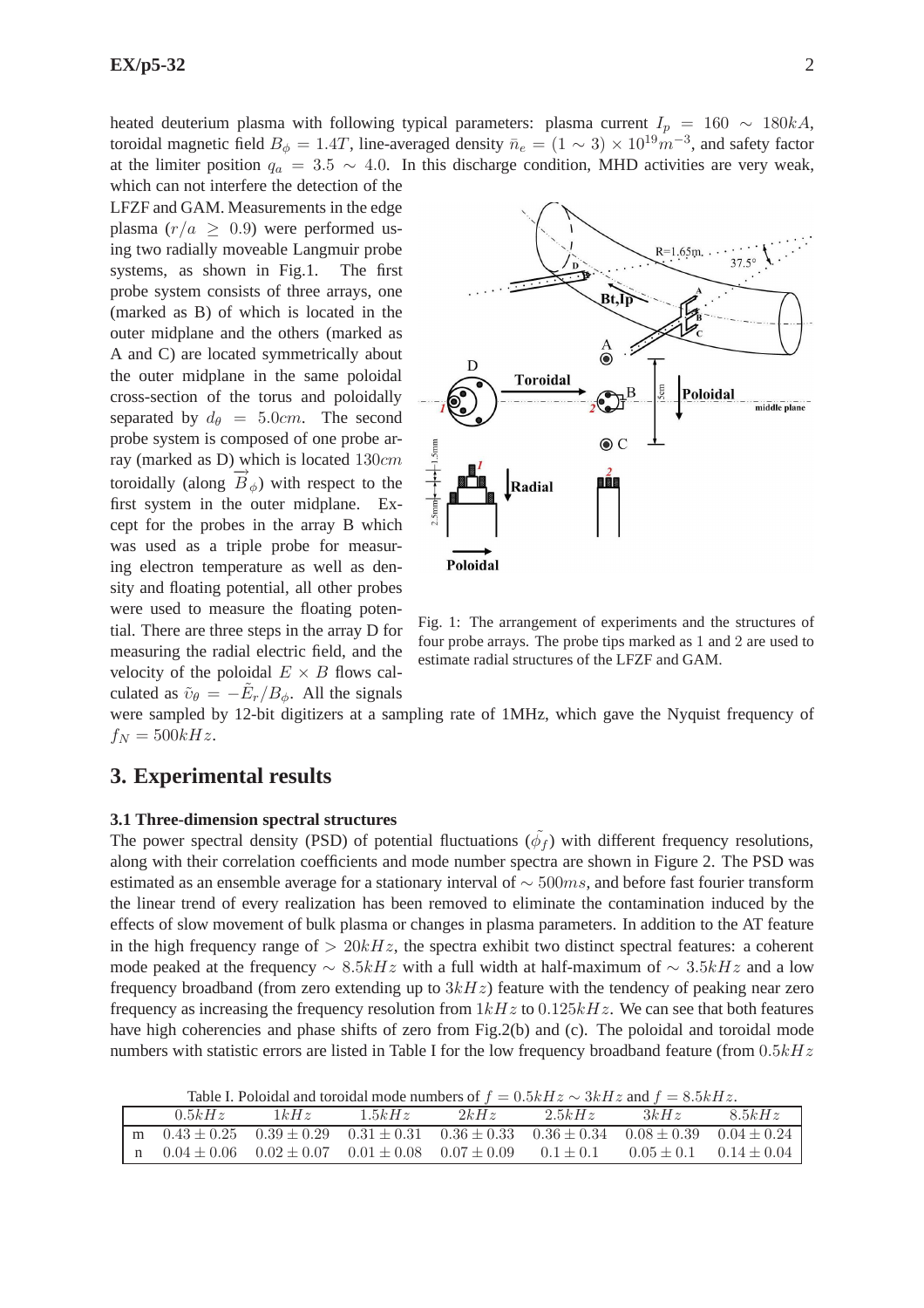to  $3kHz$  and the coherent mode at  $8.5kHz$ respectively, both smaller than one. The low frequency broadband feature can be regarded as a poloidally and toroidally symmetric mode of  $m = 0$  and  $n = 0$ , and is consistent with the theoretical prediction and simulation result [14] for the LFZF. The coherent mode at ∼  $8.5kHz$  has been identified to be GAMZF, as



Fig. 2: (a) PSD of  $\tilde{\phi}_f$  under different frequency resolution (small vertical shifts added for clarity). (b) The spectra of coherent coefficients and (c) mode numbers between two  $\tilde{\phi}_f$ s separated poloidally and toroidally.

similar to the previously observation [15][16], and will be analyzed further for comparing with the LFZF.

The radial spectral structure can be characterized with the local wavenumber-frequency spectrum  $S(k_r, f)$ calculated using the two-point cross-correlation technique [17]. Figure3 illustrate the contour plot of the  $S(k_r, f)$  spectrum (frequency range: 0.5kH $z \sim 20kHz$ ) for  $\tilde{\phi}_f$  as well as the conditional spectrum  $s(k_r/f) = S(k_r, f)/S(f)$ , where  $S(f) = \sum_k S(k, f)$ , for the LFZF at the frequency 0.5kHz and GAMZF at the frequency  $8.5kHz$ . The wavenumber resolution of spectra here is chosen to be  $\delta k = 1.06$ cm<sup>-1</sup>, which is a tradeoff between reduction in the variance of the spectral estimate and loss of the wavenumber resolution for a given realization number. The  $1.5mm$  radial separation is the inverse proportion to the range of the measured radial wavenumber, which is from  $-\pi/0.15 \simeq -21$ cm<sup>-1</sup> to  $21cm^{-1}$ . Thus the smaller the radial distance, the more realizations needed. It should be noticed that the radial correlation of potential fluctuations are measured by the two probe of tips 1 in the array D and tip 2 in the array B (marked in Fig.1) with radial and toroidal separations of  $1.5mm$  and  $130cm$ respectively to minimize the impact of the AT whose toroidal correlation length is much less than zonal flows. A phase shift measured by the two probes is composed of both radial and toroidal components, i.e.  $\Delta\theta_{12}(f) = k_r(f)d_r + k_\phi(f)d_\phi$ . Because the toroidal phase shift for both the LFZF and GAM is zero as described above and its contribution is negligible, the cross-phase  $\Delta\theta_{12}(f)$  can be used to estimate the radial wavenumber for the LFZF and GAM.

It can be seen that the spectra of  $S(k_r, f)$ and  $s(k_r/f)$  for the GAMZF are singlepeaked at a positive  $k_r$ value, indicating that the GAMZF propagates radially outwards with little inward propagation component (positive  $k_r$  represent propagating outward in this paper). In contrast, the spectra for the LFZF appear to be two peaks at approximately sym-



Fig. 3: (a)  $S(k_r, f)$  below  $20kHz$  (the part under the red dashed line is multiplied by 4 for better comparison). (b)  $s(k_r/f)$  for  $f = f_{GAM}$  and  $f = 0.5kHz$ .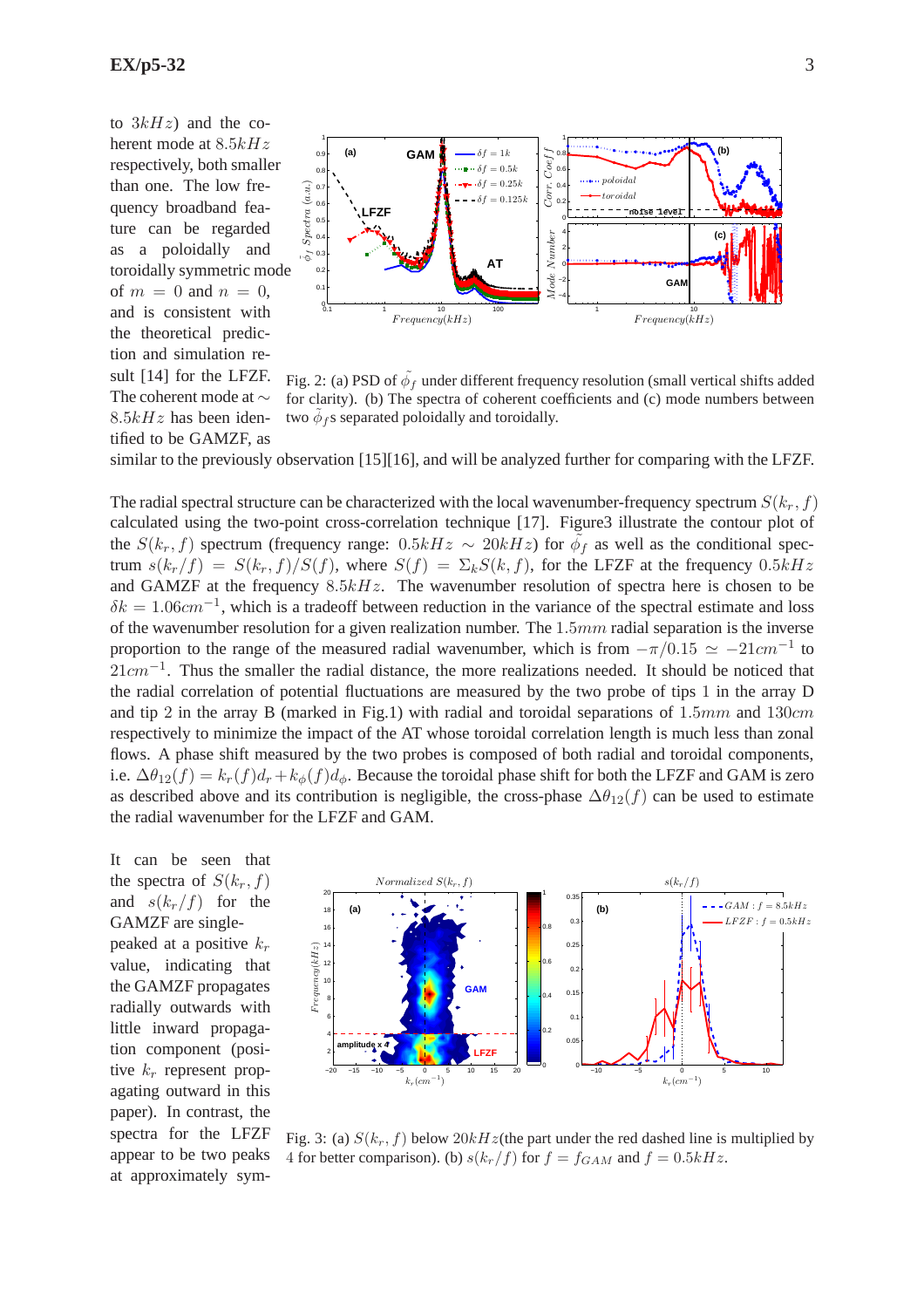metric positive and negative values  $k_r \sim \pm 1.06$ cm<sup>-1</sup> with a small imbalance in the positive and negative components, which is similar to that observed in the edge plasma of DIII-D [5]. This observation implies that the LFZF propagates in both the radial inward and outward directions with a small net outward. These observations present a striking contrast to the characteristic radial structure of the GAMZF. The spectral averaged wavenumber and wavenumber width estimated from  $s(k_r/f)$  are respectively  $\bar{k}_r = 0.55$ cm<sup>-1</sup> and  $\Delta k_r = 3.2$ cm<sup>-1</sup>, which corresponds to  $\bar{k}_r \rho_i = 3.3 \times 10^{-2}$  and  $\Delta (k_r \rho_i) = 0.19$ . This is in the range for the LFZF expected by theory and simulations [14]. The finite radial structure of the LFZF can also be inferred from the changes of the time-lag cross-correlations between lowpassfiltered  $\tilde{\phi}_f$ s measured by the probe tips 1 and 2 with increasing radial separation, as shown in Fig.4. The picture display that the correlation coefficients in the LFZF frequency range of  $0 - 2.5kHz$  decreases monotonically with increasing separation. We can roughly estimate the radial correlation length of  $0.5cm < L_r^{LFZF} < 1cm$ , which corresponds to approximately ten times ion cyclotron radius and is shorter than that of the GAM. In brief, the LFZF has a smaller radial wavenumber and decays more quickly than the GAM, giving possible explanations to the radial phase shifts measuring by BES in DIII-D (Fig.3 in [6]).



Fig. 4: The correlation coefficients vs. time lags, showing the radial propagation and finite decorrelation length of the LFZF.



Figure5 shows the power spectrum of ZFs at a given wavenumber of  $k_r = 1.06$ c $m^{-1}$ , deduced from  $S(k_r, f)$ . The spectral features for both the LFZF and GAMZF can be seen clearly from the figure: The

LFZF spectrum has a peak at  $\sim 0.5kHz$  with a width of  $\sim 1.5kHz$ , corresponding to the correlation time of 0.7ms which is much longer than that of AT ( $\sim 10 \mu s$ ). The GAMZF spectrum has a peak at  $\sim 8.5kHz$  with a width of  $\sim$  3kHz. These features, especially the LFZF intensity is much smaller than that of the GAMZF here, are in sharp contrast to the simulation result of toroidal ITG turbulence for typical core plasmas [14] and observed results [7][8] in the core plasma which reveal that the LFZF intensity is much larger than the GAMZF. This difference is consistent with the theoretical prediction that the ZF intensity is dominated by the LFZF in the core region and by the GAM in the edge region [18][19][20] because of different damping mechanisms and this may be the reason that the LFZF is more difficult to be observed than the GAM in the edge region.



Fig. 6: (a) Coherent coefficient and (b) cross-phase spectra between  $\tilde{E_r}$  and the envelope of filtered  $\tilde{E_r}$  using two different bandpass filters.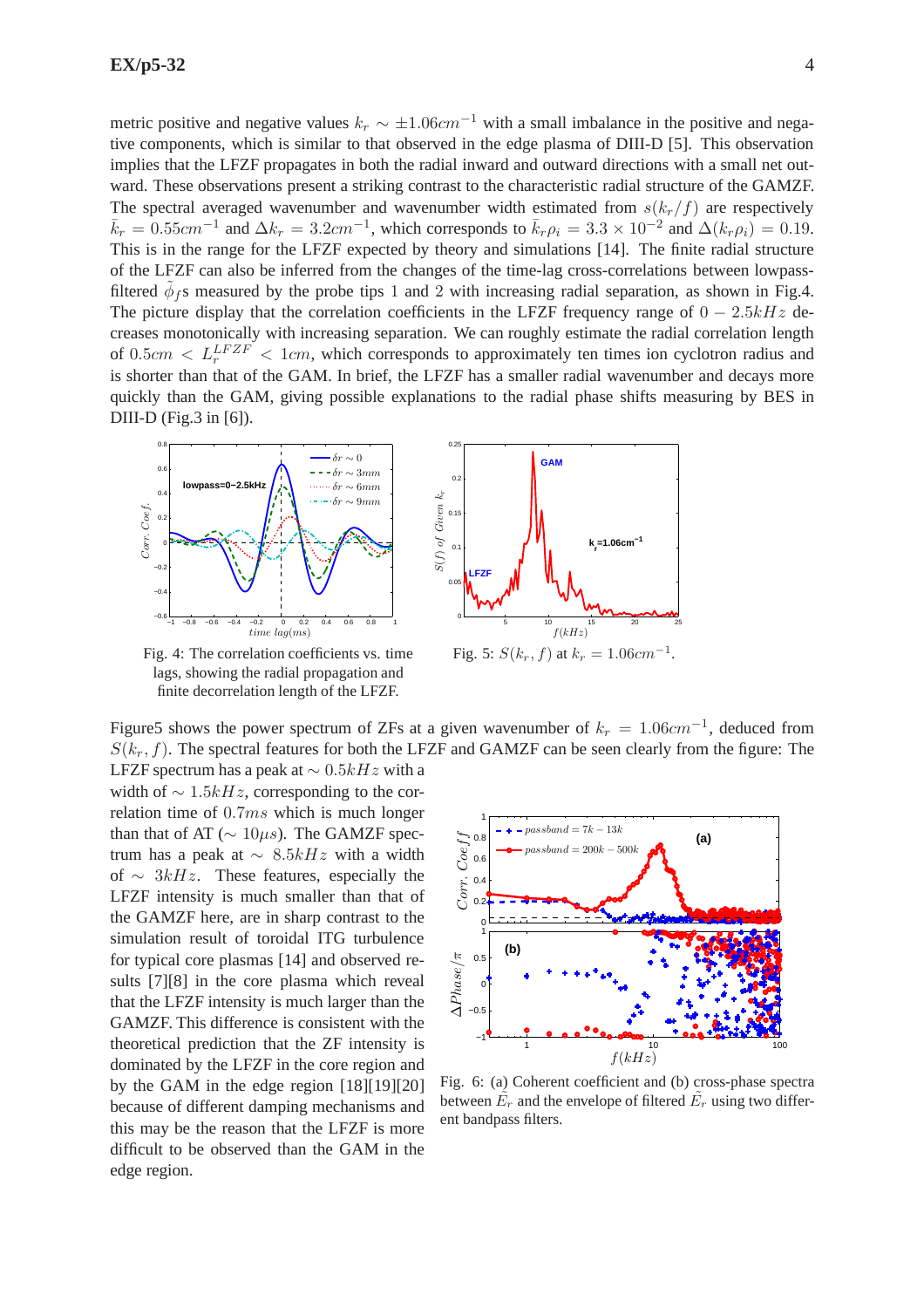#### **3.2. Envelope Analysis**

In order to investigate the nonlinear interaction between the LFZF, GAMZF and AT, the envelope analysis [21] is used. The envelope is defined as the modulus of the analytic signal composed of the original signal and that whose complex phase angles are shifted by  $\pi/2$ . According to the theory of zonal flow generation based on parametric or modulational instability, the generation of zonal flows is accompanied by the envelope modulation of AT [22][23][24]. If it is the case, the information on the nonlinear interaction between the ZFs and AT should be embodied in the envelope. Thus, the cross-correlation between fluctuations and the envelope of fluctuations can used to identify the nonlinear coupling between ZFs and AT. The correlation coefficients and cross-phase spectra between  $\tilde{E}_r$  and the envelopes of the bandpass in the frequency ranges  $f = 200 - 500kHz$  (referred to the AT envelope) and  $f = 7 - 13kHz$ (referred to the GAMZF envelope) are shown in Fig.6(a) and (b). The coherencies clearly show that there are significant correlations between the LFZF and the envelopes of both the AT and GAMZF with a finite coherency of  $\geq 0.2$ , in addition to the strong correlation between the GAMZF and the AT envelope. This result indicates that the AT envelope is modulated by both the LFZF and GAMZF, and the GAMZF envelope may also be modulated by the LFZF. Moreover, the modulation amplitude induced by the LFZF is a factor of  $\sim$  (3 − 4) smaller than that by the GAMZF, which is consistent with the LFZF

amplitude shown in Fig.5. The cross-phase spectra illustrate that the AT envelope modulation delays both the LFZF and GAMZF by about  $\pi$  radian and the GAMZF envelope modulation is almost in phase with the LFZF. According to the analysis to the mechanism of the envelope modulation, cross-phase spectra near  $\pi$  strongly suggest that the envelope modulation process is dominantly caused by the amplitude modulation effect during the ZFs generation and the phase modulation effect caused by the Doppler shift is subordinate [25]. Thus, the crossphase in Fig.6(b) implies that both the LFZF and GAMZF gain or lose energy synchronously with the decrease or increase of the turbulence energy. Because both the LFZF and GAMZF are the ZF- eigenmodes they should not be able to interact directly. The GAMZF envelope modulation by the LFZF appeared in the coherence spectrum may not be an indicator of the direct nonlinear interaction between them. Therefore, these results strongly suggest that both the LFZF and GAMZF are si-



Fig. 7: (a) The squared self-bicoherence  $\hat{b}_{E_r}^2(f_1, f_2)$ , (b) the selfbiphase  $\hat{\theta}_{E_r}(f_1, f_2)/\pi$  and (c) the the summed squared bicoherence  $\hat{\hat{bis}_B^2}$  $\tilde{\vphantom{\phi}}_{E_{r}}.$ 

multaneously generated in the energy-conserving nonlinear interaction with the AT, as is predicted by the theory of zonal flow generation based on the parametric or modulational instability.

### **3.3 Bispectrum**

Other method to quantify the strength of the nonlinear three-wave interaction between ZFs and AT is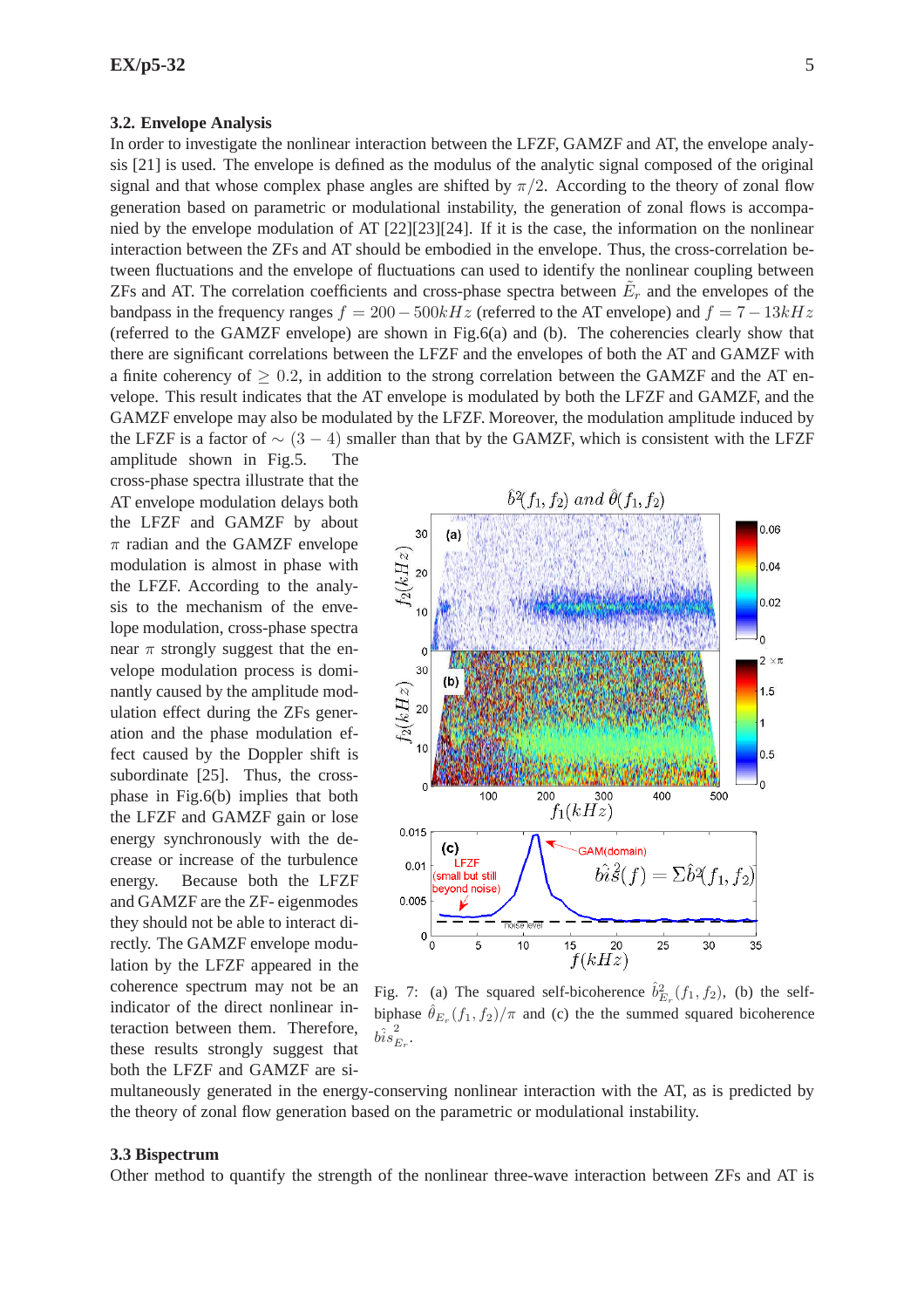the bispectrum analysis [26]. The auto-bicoherence and biphase are defined as follows:  $\hat{b}^2(f_1, f_2)$  =  $|\hat{B}(f_1, f_2)|^2/[\langle|\tilde{E}_r(f_1)\tilde{E}_r(f_2)|^2\rangle|\tilde{E}_r(f_3)|^2\rangle]$  and  $\hat{\theta}(f_1, f_2) = \tan^{-1}(\text{Im}(\hat{B}(f_1, f_2))/\text{Re}(\hat{B}(f_1, f_2))),$ where  $\hat{B}(f_1, f_2) = \langle \tilde{E}_r(f_1) \tilde{E}_r(f_2) \tilde{E}_r(f_3 = f_1 + f_2) \rangle$  is the auto-bispectrum. In this definition, the bicoherence quantifies the fraction of power at the frequency  $f_3 = f_1 + f_2$  due to the three-wave coupling. The biphase measures the degree of the phase coherence among three waves at frequencies  $f_1$ ,  $f_2$ and  $f_3$  and if a coherent phase relationship exists due to nonlinear coupling, the biphase, averaged over many realizations, will be a constant value and the bicoherence will reach a finite value beyond the noise level. Figure7(a) and (b) show the contour plots of them, computed with a resolution of  $0.5kHz$  and ensemble averaging over 480 realizations. Because of the symmetry property of auto-bicoherence, both spectra are plotted within the triangle  $0 \le f_2 \le f_N/2$  and  $f_2 \le f_1 \le f_N - f_2$ . From Fig.7(a) It can be seen that the values of  $\hat{b}^2(f_1, f_{GAM} = 11kHz)$  are clearly much larger than that at other frequencies, which indicates that a strong nonlinear coupling exists in the wave triads  $(f_1, f_{GAM}, f_1 + f_{GAM})$ . The values of  $\hat{b}^2(f_1, f_{LFZF} = 0 - 3kHz)$ , though much smaller than  $\hat{b}^2(f_1, f_{GAM} = 11kHz)$ , are still larger than the statistical uncertainties. The biphase given in Fig.7(b) shows a weak dependence on  $f_1$ with constant values of  $\sim \pi$  over the  $f_2$  frequency range of the LFZF and the GAMZF, verifying that the nonlinear interactions between zonal flows (LFZF and GAMZF) and AT are both coherent. This implies that nonlinear interactions also occur among resonant wave triads  $(f_1, f_{LFZF}, f_1 + f_{LFZF})$  but coupling strength appears to be weaker than that among frequency triads  $(f_1, f_{GAM}, f_1 + f_{GAM})$ . This difference of the bicoherences at frequencies of the LFZF and GAMZF is illustrated in Fig.7(c), where the summed bicoherence  $b\hat{i} s^2(f) = \sum_{f=f_1+f_2} \hat{b}^2(f_1,f_2)/N(f)$  is shown and  $N(f)$  is the number of triads satisfying  $f = f_1 + f_2$ . According to the theoretical interpretation of the bispectrum analysis for the drift wavezonal flow system [27][28], the summed bicoherence at the frequency of zonal flows is proportional to the ZF amplitude. Thus the difference in the summed bicoherences at the LFZF and GAMZF frequencies could also be explained by the smaller intensity of the LFZF.



Fig. 8: Distributions of the bicoherences of three kinds of resonant wave triads: (a) including the LFZF, (b) including the GAMZF and (c) including  $50kHz$ .

In order to show the contrast of the nonlinear couplings of the LFZF and GAMZF clearly, the distributions of the bispectrum of all the triads contributed to three given frequency  $f$  are shown in Fig.8 respectively:  $f = 1kHz$  (referred to the LFZF),  $f = 11kHz$  (referred to the GAMZF) and  $f = 50kHz$  (referred to other frequency). Every point in the polar coordinates  $(\rho, \phi)$  represents the bispectrum of one wave triad  $(f_1, f_2, f)$ : the distance to the origin point  $\rho = \hat{b}(f_1, f_2)$ , the azimuth angle  $\phi = \hat{\theta}(f_1, f_2)$  and the points whose  $\rho$  below the noise level are not included (the dash circle in the center means noise level). The numbers around the outmost solid circle are the percentages of the number of the points located in the corresponding 30<sup>0</sup> pie sections, thus if the three waves at  $f_1$ ,  $f_2$  and f have statistically independent random phases, the distribution of  $\phi = \theta_f - \theta_{f_1} - \theta_{f_2}$  will be random and these numbers should all around  $1/12 = 8.33\%$ . The formula  $max = ?$  at the top right corner shows the maximum among all points, i.e. the maximum of all  $\hat{b}(f_1, f_2)$  in the figure. Figure8(b) shows a typical concentrative distribution and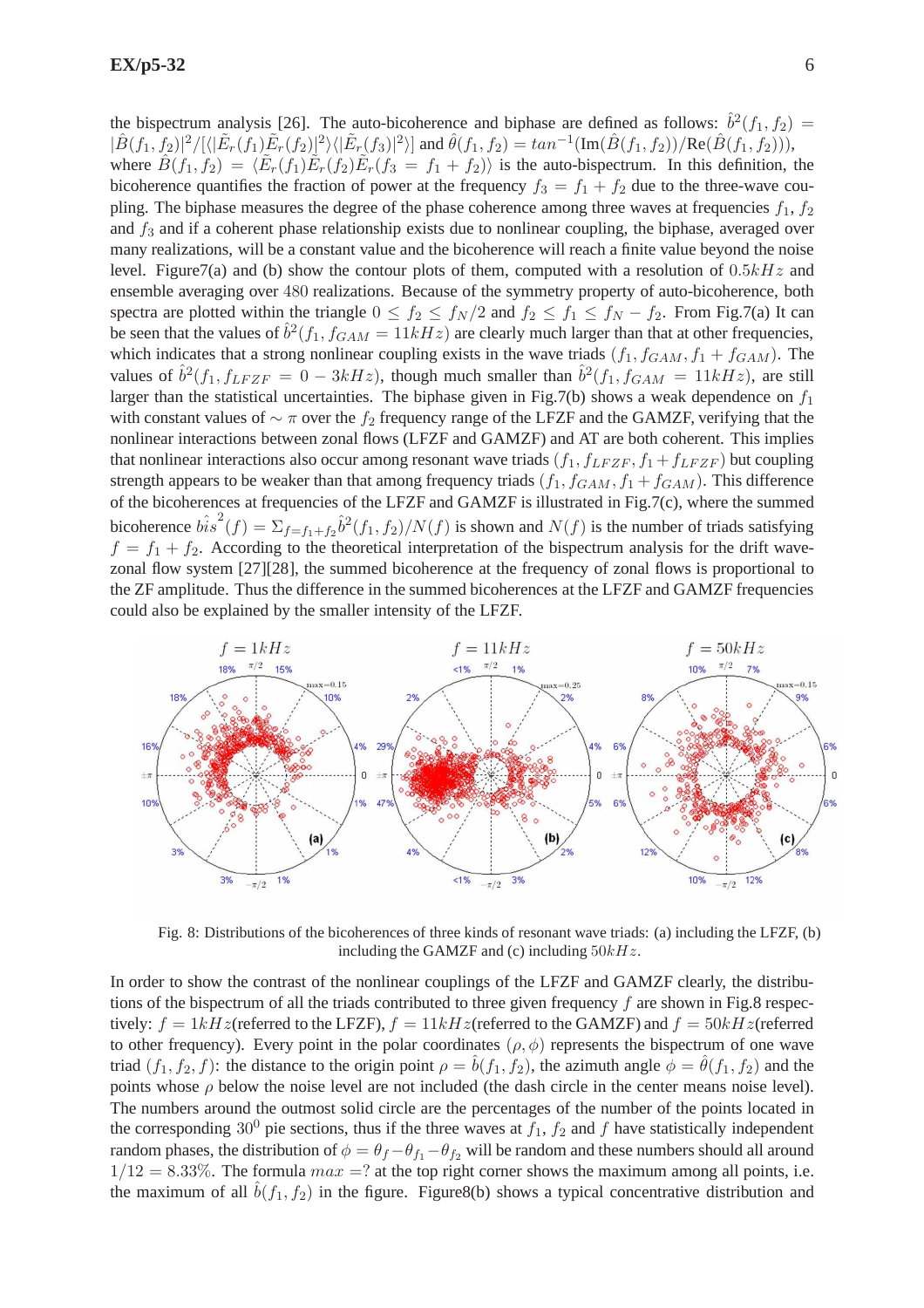Fig.8(c) shows an approximate random distribution while Fig.8.(a) seems like an intermediate stage, corresponding to three kinds of resonant wave triads interactions: strongly coherent, weakly coherent and incoherent. Our next work is to estimate a precise mathematic model to describe the differences more quantitatively.

### **4. Summary**

In summary, the LFZF has been observed to be coexisted with the GAMZF in the edge plasma for the first time. The three-dimensional spectral features of the LFZF are identified to have many characteristics expected for the stationary zonal flow. In particular, the observation of the toroidal and poloidal symmetry provides the first conclusive evidence for the LFZF axisymmetry of theoretical predictions. The radial wavenumber spectra exhibit that the LFZF packet radially propagates both outwards and inwards with a net outward. In addition, both the LFZF and GAMZF are found to modulate the intensity of the potential fluctuations with the anti-phase relation. This result strongly suggests that both the LFZF and GAMZF are simultaneously generated in the energy-conserving nonlinear interaction with AT. All the results demonstrate that the LFZF intensity is much smaller than that of the GAMZF in the higher q edge region, in agreement with expectations from theory and simulation.

# **References**

- [1] A. Hasegawa, C. G. Maclennan and Y. Kodama, Phys. Fluids **22**, 2122 (1979).
- [2] M.N. Rosenbluth and F.L. Hinton, Phys. Rev. Lett. **80**, 724 (1998)
- [3] Z. Lin *et al.*, Science 281, 1835 (1998).
- [4] P.H. Diamond *et al.*, Plasma Phys. Control. Fusion **47**, R35 (2005).
- [5] S. Coda, M. Porkolab and K.H. Burrell, Phys. Rev. Lett. **86**, 4835 (2001).
- [6] G.R. Mckee *et al.*, in *Proceedings of the 21th IAEA Fusion Energy Conference* (Chengdu, China, 2006), EX/2-3.
- [7] D.K. Gupta *et al.*, Phys. Rev. Lett. **97**, 125002 (2006).
- [8] A. Fujisawa *et al.*, Phys. Rev. Lett. **93**, 165002 (2004).
- [9] R.A. Moyer *et al.*, Phys. Rev. Lett. **(**87), 135001-1 (2001).
- [10] G.S. Xu *et al.*, Phys. Rev. Lett. **91**, 125001 (2003).
- [11] Y. Nagashima *et al.*, Phys. Rev. Lett. **95**, 095002 (2005).
- [12] M.G. Shats, W.M. Solomon and H. Xia, Phys. Rev. Lett. **90**, 125002-1 (2003).
- [13] A. Fujisawa *et al.*, Nucl. Fusion **47** S718 (2007).
- [14] T. S. Hahm *et al.*, Plasma Phys. Control. Fusion **42**, A205 (2000).
- [15] K.J. Zhao *et al.*, Phys. Rev. Lett. **96**, 255004 (2006).
- [16] T. Lan *et al.*, Plasma Phys. Control. Fusion **50**, 045002 (2008).
- [17] J.M. Beall *et al.*, J. Appl. Phys. **53**, 3933 (1982).
- [18] K. Hallatschek, Phys. Rev. Lett. **93**, 065001-1 (2004).
- [19] K. Hallatschek, Plasma Phys. Control. Fusion **49**, B137 (2007).
- [20] B. Scott, Phys. Lett. A **320**, 53 (2003).
- [21] D. Gabor, J. Inst. Electr. Eng., **93**,429 (1946).